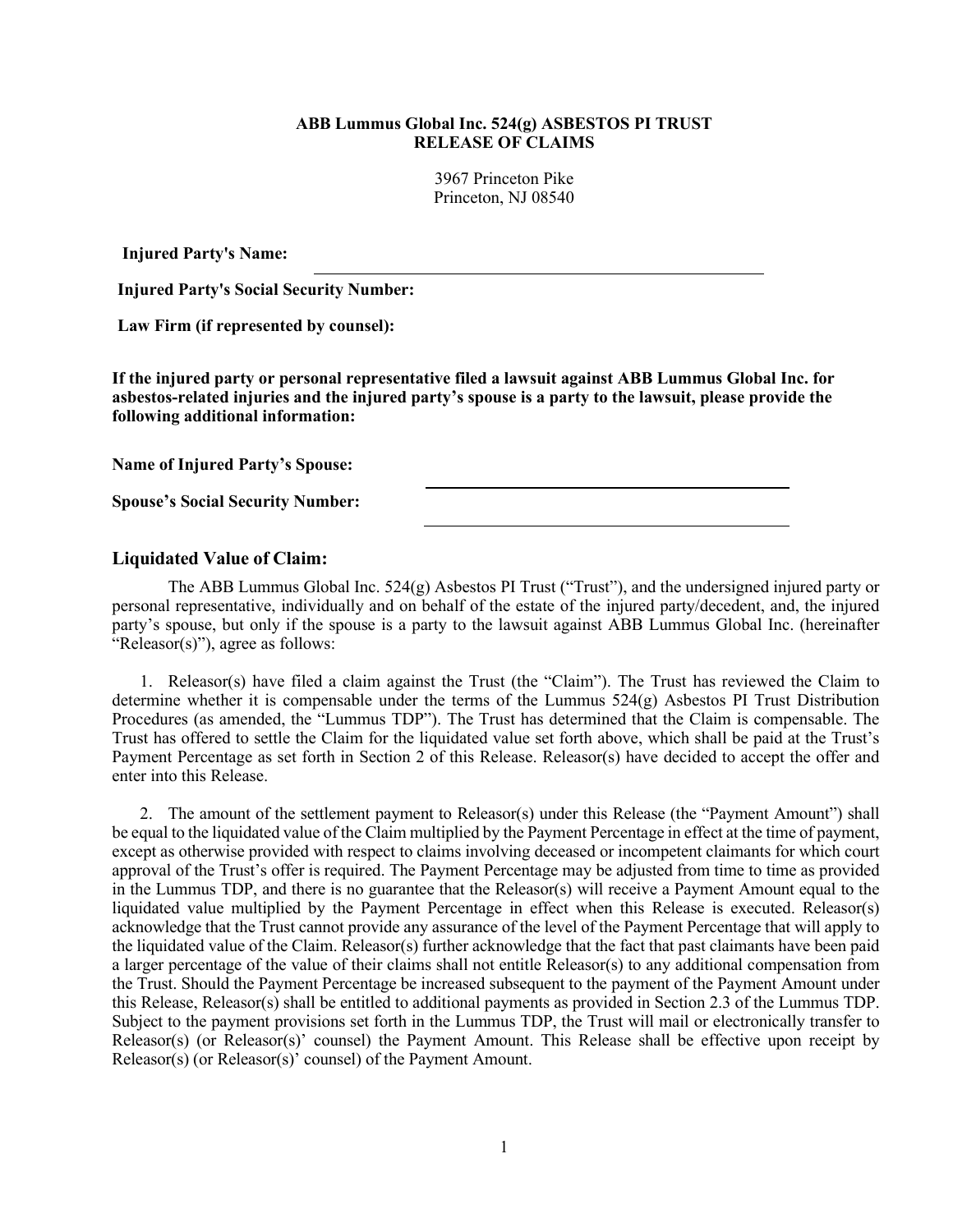3. In consideration for the agreements described herein and other good and valuable consideration, Releasor(s) hereby fully release the Trust, its trustees, directors, officers, agents, consultants, financial advisors, employees, attorneys, predecessors, successors and assigns, the Trust Advisory Committee, its members and its attorneys, the Lummus Future Claimants' Representative, his attorneys, and advisors, and any and all persons or organizations who were entitled to benefit from the injunction entered pursuant to the Prepackaged Plan of Reorganization Under Chapter 11 of the United States Bankruptcy Code of ABB Lummus Global Inc. confirmed by the United States Bankruptcy Court for the District of Delaware and the United States District Court for the District of Delaware (hereinafter "Releasee(s)") from any and all Lummus Asbestos Personal Injury claims (as defined in the glossary applicable to the Lummus TDP) whether such claims are known or unknown. The released claims include any and all present claims relating to asbestos-related diseases, injuries, cancers, and/or malignancies, including, but not limited to, loss of consortium, companionship, service, support, pain and suffering, wrongful death, and injury and damage of any kind allegedly resulting from any exposure to asbestos or asbestoscontaining products for which ABB Lummus Global Inc. has legal responsibility. However, if the settled Claim involves only a non-malignancy claim, then this Release is a limited release for non-malignancy claims.

4. Releasor(s) agree that this Release is to be effective not only on behalf of the Releasor(s), as husband and wife, but also for Releasor(s)' children, heirs, administrators, executors, personal representatives, beneficiaries, successors or assigns; provided, however, that this Release does not release claims for asbestosrelated injuries allegedly suffered by the injured party's spouse and the Releasor(s)' children, heirs, administrators, executors, personal representatives, successors or assigns because of their personal exposure to asbestos.

5. Releasor(s) agree that this is a compromise of disputed claims and that the payment of the consideration for this Release is not to be considered as an admission of liability on the part of any person or entity released hereby. It is further understood that this Release is not intended to relinquish any claim the Releasee(s) may have against any party or the Releasor(s) have against any party that is not a Releasee. The parties further agree that this Release shall not be admissible in any suit or proceeding whatsoever as evidence or admission of any liability.

6. Releasor(s) represent and warrant that all valid liens, subrogation and reimbursement claims relating to benefits paid to or on account of the injured party in connection with, or relating to, the Claim released herein have been or will be resolved. It is further agreed and understood that no Releasee shall have any liability to the Releasor(s) or any other person or entity in connection with such liens or claims and that the Releasor(s) will indemnify and hold the Releasee(s) harmless from any and all liability arising from subrogation, indemnity or contribution claims, related to the Claim released herein, including those arising from any and all compensation or medical payments due, or claimed to be due, under any applicable law, regulation, or contract, up to the full extent of the compensation paid by the Trust to Releasor(s) on account of the Claim.

7. Releasor(s), jointly and severally, and on behalf of their children, heirs, administrators, executors, personal representatives, beneficiaries, successors and assigns agree to indemnify and hold harmless the Releasee(s) from any further payment of debts, liens, charges and/or expenses of any character arising out of any and all asbestos-related claims by Releasor(s) or their representatives, heirs and assigns up to the full extent of the compensation paid or to be paid by the Trust to the Releasor(s) on account of the Claim provided, however, that this indemnification and hold harmless obligation shall not apply to claims for (i) subsequently diagnosed malignancy to the extent such claims are not released pursuant to Section 3 of this Release and (ii) asbestos-related injuries suffered by injured party's spouse or Releasor(s)' children, heirs, administrators, executors, personal representatives, beneficiaries, successors or assigns because of such person's (as opposed to injured party's) personal exposure to asbestos to the extent such claims are not released pursuant to Section 4 of this Release.

## 8. TO THE EXTENT APPLICABLE, RELEASOR(S) HEREBY WAIVE ALL RIGHTS UNDER CIVIL CODE SECTION 1542 AND UNDER ANY OTHER FEDERAL OR STATE LAW OF SIMILAR EFFECT. CALIFORNIA CIVIL CODE SECTION 1542 PROVIDES THAT "A GENERAL RELEASE DOES NOT EXTEND TO CLAIMS THAT THE CREDITOR OR RELEASING PARTY DOES NOT KNOW OR